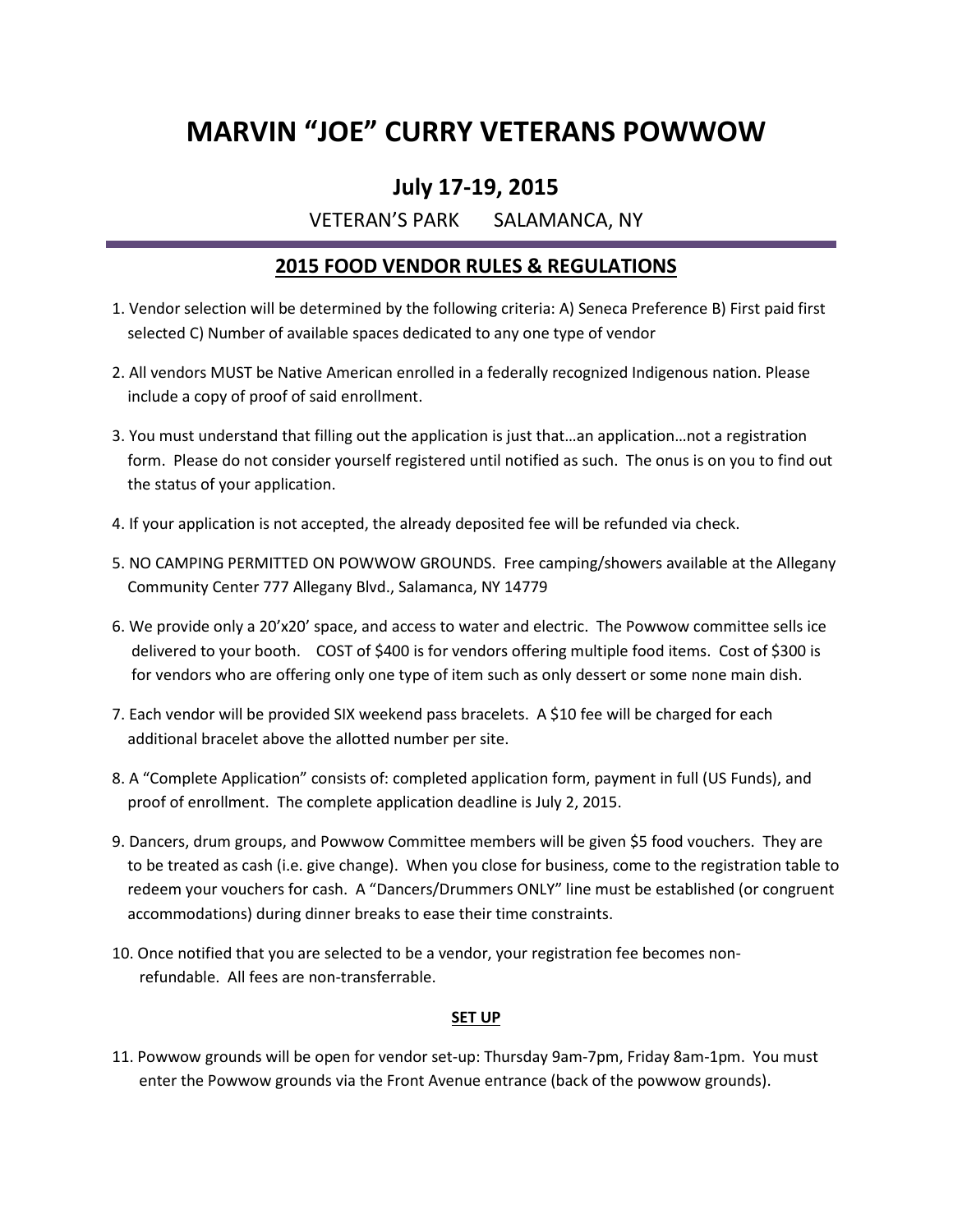- 12. Grounds will be open at 4pm Friday free of charge, and there will be a Grand Entry that day.
- 13. Only supply vehicles and utility trailers will be allowed to park on the perimeter of the food vendor area. Specific areas will be set aside for vendors. Parking map available in June on website.
- 14. ALL confirmed vendors must check in with Heath Garlow upon arrival for assigned spot.
- 15. Vehicles will not be allowed on the Powwow grounds after 3:00 pm Friday. Safety First!
- 16. You must provide your own power cord 12/3. All power cords **MUST BE 16 GAUGE**.
- 17. Vendors must provide their own NSF standard water hose.
- 18. Vendors MUST be set up and open for business by 10:00 am Saturday and Sunday.
- 19. All food vendors must comply with Seneca Nation Health system regulations. Inspectors will be stopping at each booth once a day. Non-compliant vendors will have an opportunity to correct violations, if any. If you refuse to correct, or are unable to correct, you will be asked to close.
- 20. Decisions regarding the vendor rules and regulations determined by the Powwow Committee are final.
- 21. Neither the Powwow committee, nor associated partners and/or affiliates are responsible for lost or stolen items, personal damages or personal injuries which may occur during the powwow.
	- \*\* See website for more information. www.senecapowwow.org \*\*